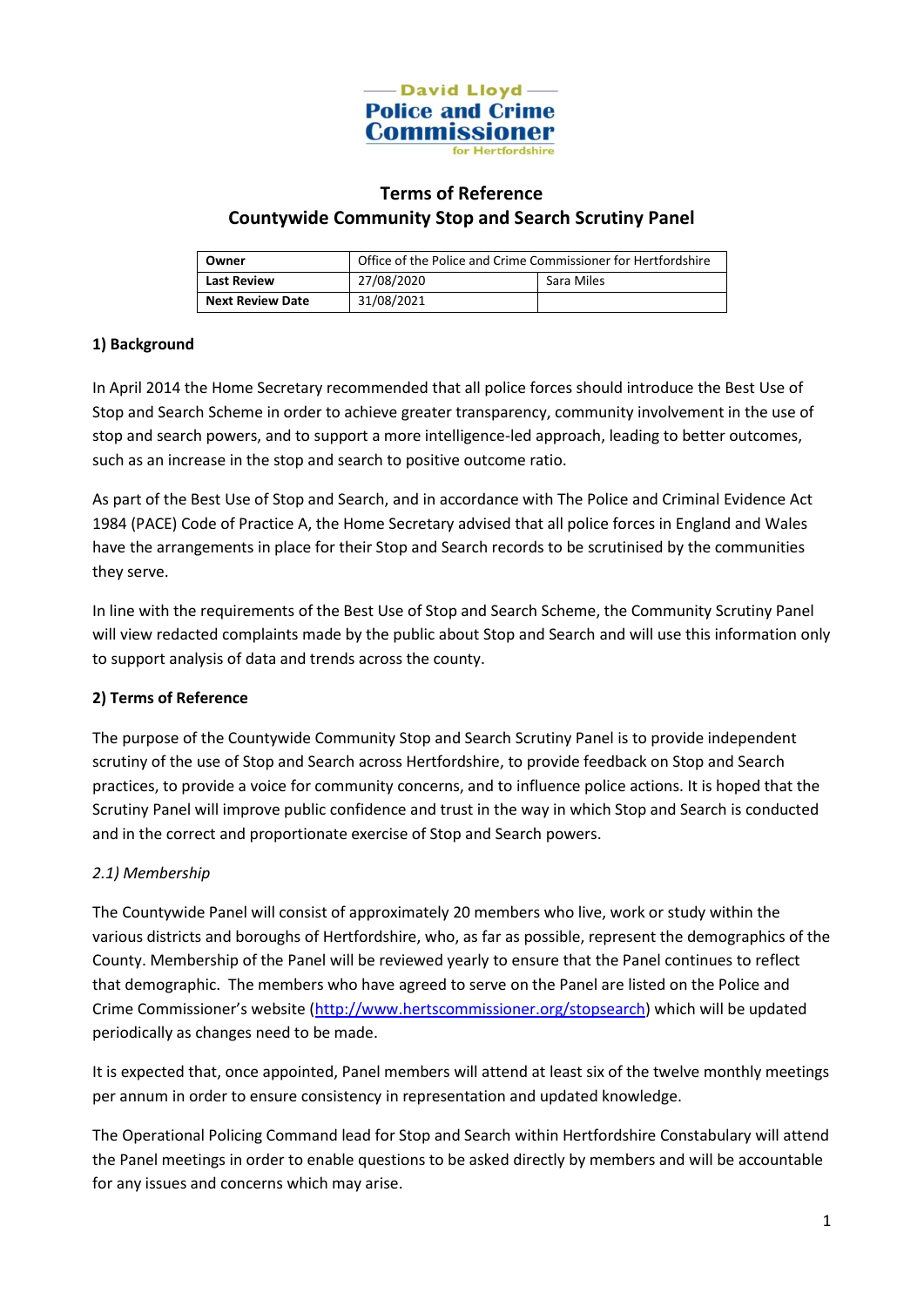## *2.2) Chair and Deputy Chair of the Stop and Search Scrutiny Panel*

The chair of the group will be a member of the Panel and will be appointed by the group and by no one else in order to demonstrate transparency and accountability. The appointment will be reviewed on an annual basis.

The Panel will also appoint a Deputy Chair who can deputise for the Chair should an absence arise. The appointment of the Deputy Chair will also be appointed yearly or at other times during the course of a year should the need arise. In order to increase resilience, the Panel will also appoint a Vice Chair who will act as Chair in the absence of both the Chair and Deputy Chair.

# *2.3) Meetings and frequency*

The Countywide Community Scrutiny Panel will meet monthly for approximately two and a half hours at a public building within the County. Access to meetings during the year is made available to members of the public following prior notification to the OPCC.

During meetings Panel members will undertake: dip sampling and scrutiny of Stop and Search forms, a review of body worn stop search footage and scrutiny of summary data to ensure the use of stop and search powers across the County is PACE Code A compliant.

The Panel may also wish to undertake 'in-depth' dip sampling for each individual Community Safety Partnership (CSP) within the county in order to examine in more detail whether there are any concerns regarding the performance of certain districts or boroughs. In order to support this CSP Chief Inspectors will be invited to attend a minimum of one panel meeting per year to help drive improvements and change.

The Stop and Search Community Scrutiny Panel will review a random sample of Stop and Search forms and body worn video footage to identify any concerns, issues and areas of good practice and learning. The forms will be anonymised with the identity of the person stopped redacted. In relation to body worn footage, Panel members will be asked to sign a confidentiality agreement. In addition, the Panel will, at each meeting, be presented with the following data, which will include:

- Number of Stop Searches per month by Object of Search
- Gender of those stopped and searched for all stops
- Individual CSP data, Stop Searches per month, Arrests per month, and positive outcomes
- Officer defined and self-defined ethnicity, of those who are subject to Stop and Search broken down by district/borough and force as a whole
- Officer defined and self-defined ethnicity data showing number of arrests, positive disposals and stop/arrest ratio for each ethnic group.
- Reason for Search and subsequent arrest.

The Office of the Police and Crime Commissioner secretariat, together with the Chair will ensure that Panel members are provided with minutes and actions from the meetings. All minutes and supporting documentation for the Panel will also be made publically available on the Hertfordshire Police and Crime Commissioner's website.

In circumstances where the panel are unable to meet in person, virtual meetings will be arranged using platforms such as Microsoft Teams or Zoom. There will be some limitations on the data that can be shared virtually and due to data protection requirements some of the data will be more heavily redacted.